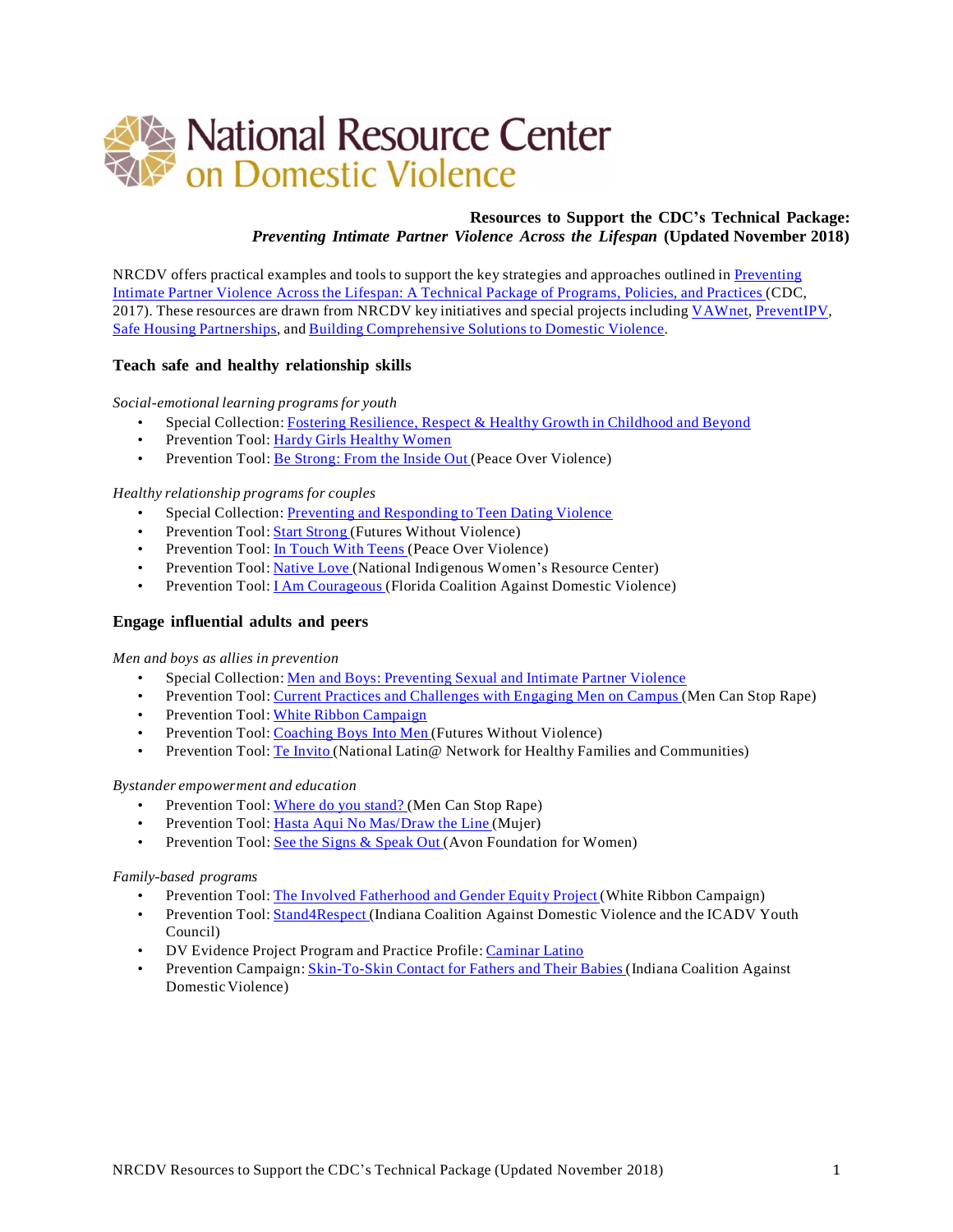# **Disrupt the developmental pathways toward partner violence**

### *Early childhood home visitation*

- Webinar: [Addressing](https://www.futureswithoutviolence.org/addressing-domestic-violence-in-home-visitation-settings/) Domestic Violence in Home Visitation Programs (Futures Without Violence)
- Resource: [Healthy](https://www.futureswithoutviolence.org/home-visitation/) Moms, Happy Babies (Futures Without Violence)
- Guidelines: Realizing the Promise of Home [Visitation](https://www.futureswithoutviolence.org/realizing-the-promise-of-home-visitation/) (Futures Without Violence)

## *Preschool enrichment with family engagement*

- Promising Program: Head Start Trauma Smart: Creating [Trauma-Informed](http://vawnet.org/material/head-start-trauma-smart-creating-trauma-informed-head-start-communities) Head Start Communities
- Prevention Tool: [Breaking](http://www.preventipv.org/materials/breaking-mould) the Mould (The National Union of Teachers)

# *Parenting skill and family relationship programs*

- Special Collection: Fostering [Resilience,](http://vawnet.org/sc/fostering-resilience-respect-healthy-growth-childhood-and-beyond) Respect & Healthy Growth in Childhood and Beyond
- Prevention Tool: The [Amazing](http://www.preventipv.org/materials/amazing-brain-series) Brain Series (Health Federation of Philadelphia)
- Prevention Campaign: [Skin-To-Skin](http://www.icadvinc.org/wp-content/uploads/2010/07/skin-brochure.pdf) Contact or Fathers and Their Babies(Indiana Coalition Against DomesticViolence)

# *Treatment for at-risk children, youth and families*

- Project: Promising Futures: Best Practices for Serving Children, Youth, and Parents [Experiencing](http://promising.futureswithoutviolence.org/) [Domestic](http://promising.futureswithoutviolence.org/) Violence (Futures Without Violence)
- Paper: [Promoting](http://vawnet.org/material/promoting-recovery-and-resilience-children-and-youth-involved-juvenile-justice-and-child) Recovery and Resilience for Children and Youth Involved in Juvenile Justice and Child Welfare [Systems\(](http://vawnet.org/material/promoting-recovery-and-resilience-children-and-youth-involved-juvenile-justice-and-child)SAMHSA)
- Special Collection: Enhanced Services to Children and Youth Exposed to Domestic Violence: [Promising](http://vawnet.org/sc/enhanced-services-children-and-youth-exposed-domestic-violence-promising-practices-lessons) [Practices](http://vawnet.org/sc/enhanced-services-children-and-youth-exposed-domestic-violence-promising-practices-lessons) & Lessons Learned
- Practice Paper: Building Promising Futures: [Guidelines](http://vawnet.org/material/building-promising-futures-guidelines-enhancing-response-domestic-violence-programs) for Enhancing Response of Domestic Violence [Programs](http://vawnet.org/material/building-promising-futures-guidelines-enhancing-response-domestic-violence-programs) to Children & Youth

# **Create protective environments**

## *Improve school climate and safety*

- Applied Research: The Evaluation of [Campus-Based](http://vawnet.org/material/evaluation-campus-based-gender-violence-prevention-programming-what-we-know-about-program) Gender Violence Prevention Programming: What We Know About Program [Effectiveness](http://vawnet.org/material/evaluation-campus-based-gender-violence-prevention-programming-what-we-know-about-program) and Implications for Practitioners
- Critical Issue Brief: Addressing the Gendered [Dimensions](http://vawnet.org/material/addressing-gendered-dimensions-harassment-and-bullying-what-domestic-and-sexual-violence) of Harassment and Bullying
- Prevention Tool: Safe [Space](http://www.preventipv.org/materials/glsen-safe-space-kit) Kit (GLSEN)
- Prevention Tool: [Rethinking](http://www.preventipv.org/materials/rethinking-schools) Schools
- Prevention Tool: [Teaching](http://www.preventipv.org/materials/teaching-change-building-social-justice-starting-classroom) for Change
- Prevention Tool: Teaching [Tolerance](http://www.preventipv.org/materials/teaching-tolerance)

## *Improve organizational policies and workplace climate*

- Special Collection: **[Employment](http://vawnet.org/sc/employment-and-domestic-violence) and Domestic Violence**
- Practice Guide: Building [Mission-Effective](http://vawnet.org/material/building-mission-effective-survivor-defined-organizations) Survivor-Defined Organizations
- Resource Center: [Workplaces](http://www.workplacesrespond.org/) Respond to Domestic & Sexual Violence

## *Modify the physical and social environments of neighborhoods*

- Webinar: THRIVE: A Framework for [Understanding](http://vawnet.org/material/thrive-framework-understanding-community-determinants-intimate-partner-violence) the Community Determinants of Intimate Partner [Violence](http://vawnet.org/material/thrive-framework-understanding-community-determinants-intimate-partner-violence)
- Prevention Tool: The [Community](http://www.preventipv.org/materials/community-resilience-cookbook) Resilience Cookbook